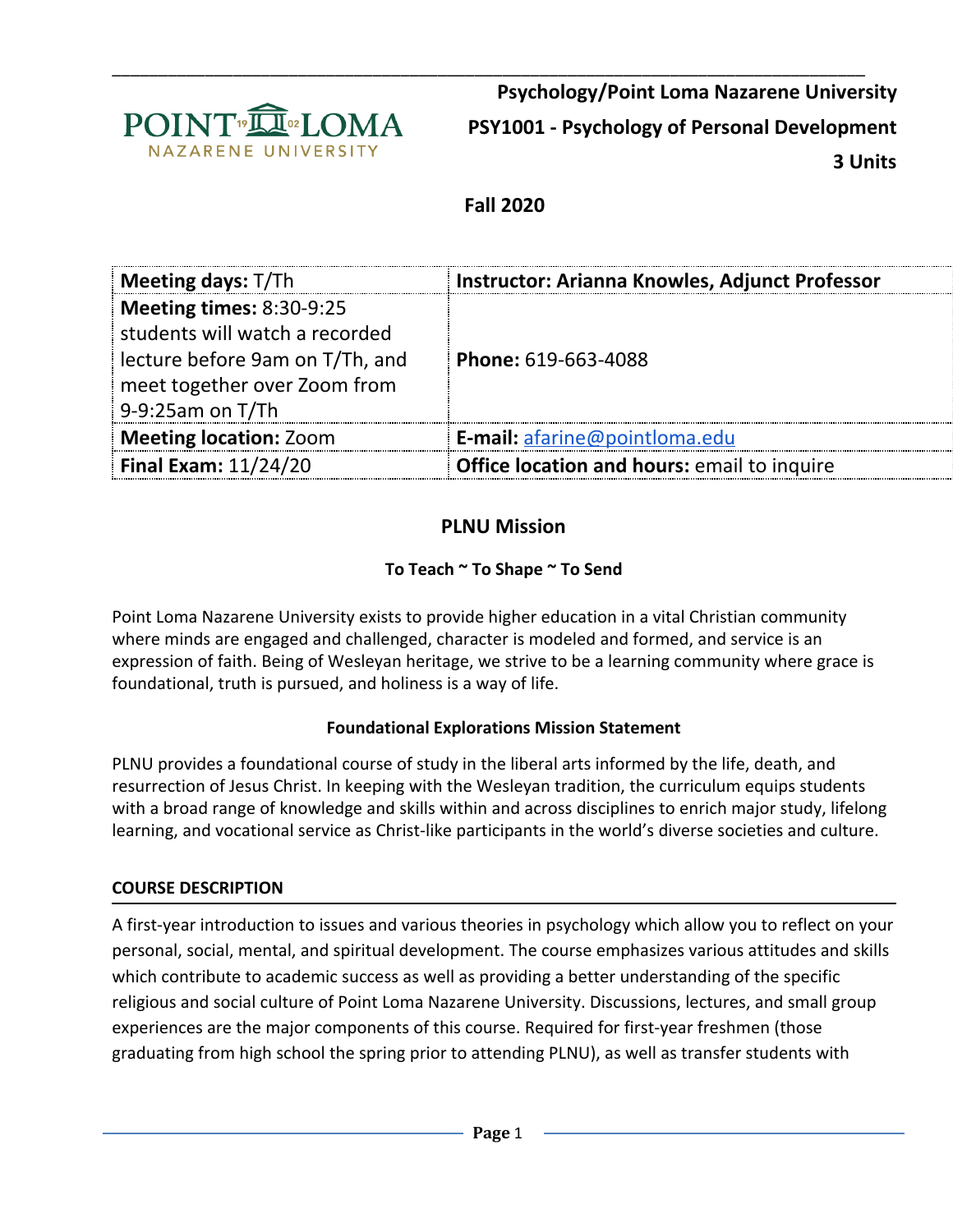fewer than 24 transferable units. All other transfer students are required to take PSY 1003, General Psychology. Letter Graded.

# **RELATIONSHIP BETWEEN PSY 1001 & OTHER COLLEGE CURRICULA**

This course is also one of the components of the General Education Program at Point Loma Nazarene University, under the category of "Developing Cognitive Abilities." By including this course in a common educational experience for undergraduates, the faculty supports the pursuit of personal awareness and skill development; focusing on the analytical, communicative, and quantitative skills necessary for successful living in modern society.

# **COURSE LEARNING OUTCOMES**

You will be able to…

- Describe self-development to date using psychological tools
- Identify critical thinking and abstract thinking as tools for college success
- Discover social and cultural strengths and blocks to successful college and life experience
- Detect tools to bring resources to social and cultural blocks to successful college and life experience
- Detect alternative ways of thinking
- Develop curiosity about yourself as a stimulus to learning to learn
- Identify psychology as a resource for learning and solving academic, personal, spiritual, and cultural problems

# **REQUIRED TEXTS AND RECOMMENDED STUDY RESOURCES**

Brown, B. (2010). *The gifts of imperfection: Let go of who you think you're supposed to be and embrace who you are.* MN: Hazelden Publishing.

Peck, S. (1978). *The road less traveled*. NY: Simon and Schuster.

Additional required readings will be available on Canvas.

# **COURSE CREDIT HOUR INFORMATION**

In the interest of providing sufficient time to accomplish the stated Course Learning Outcomes, this class meets the PLNU credit hour policy for a 3 unit class delivered over 16 weeks. It is anticipated that students will spend a minimum of 37.5 participation hours per credit hour on their coursework. For this course, students will spend an estimated 112.5 total hours meeting the course learning outcomes. The time estimations are provided in the Canvas modules.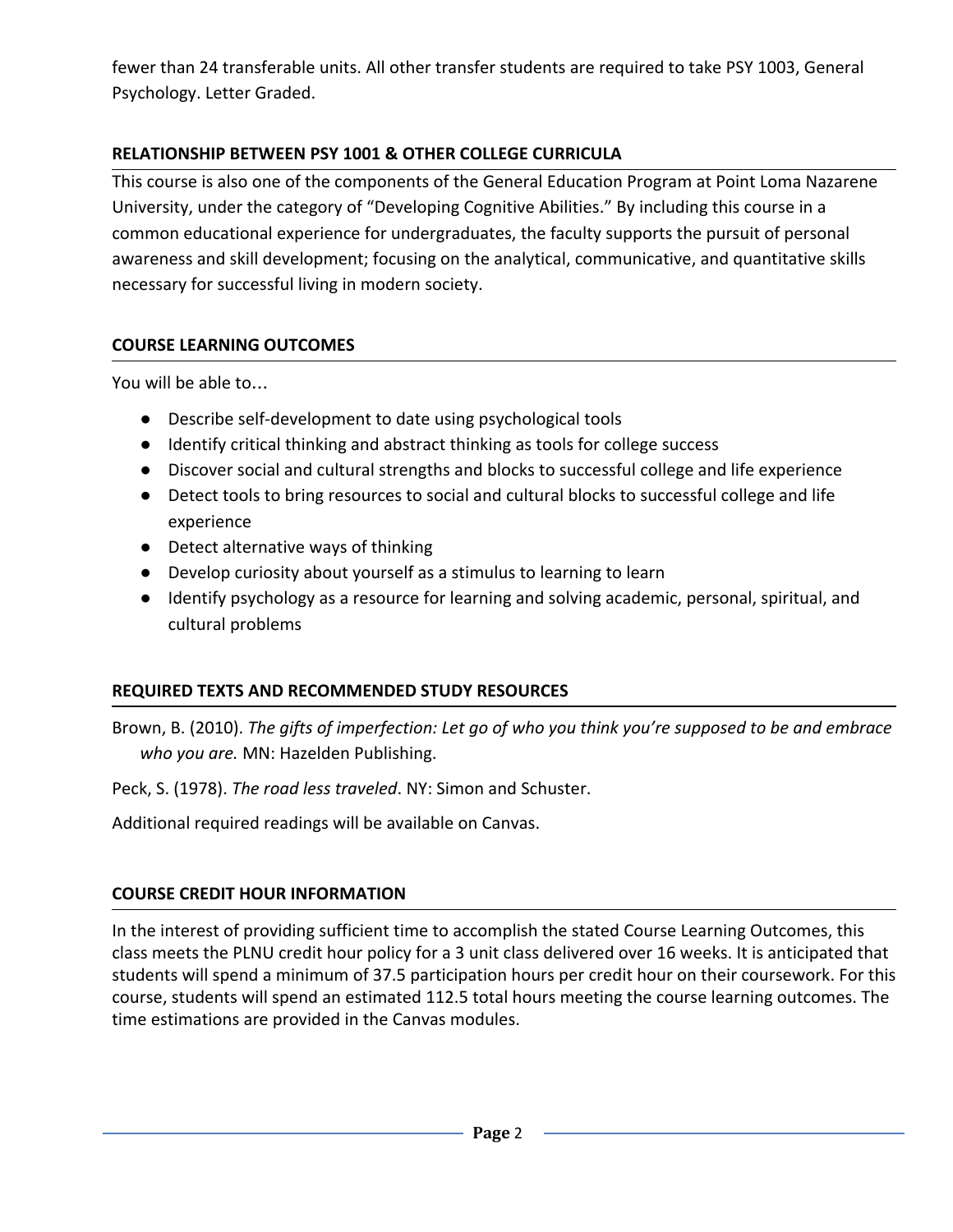|           | <u>Your final grade will be composed of the following:</u> |       |           |  |
|-----------|------------------------------------------------------------|-------|-----------|--|
| $\bullet$ | Autobiography                                              | 24%   | 85 points |  |
| $\bullet$ | <b>Small Groups</b>                                        | 12.5% | 45 points |  |
|           | Exam 1                                                     | 11%   | 40 points |  |
|           | Exam 2                                                     | 11%   | 40 points |  |
| $\bullet$ | Exam 3                                                     | 11%   | 40 points |  |
| $\bullet$ | Exam 4 (Final)                                             | 11%   | 40 points |  |
| $\bullet$ | Papers                                                     | 12.5% | 45 points |  |
| $\bullet$ | Discussion attendance                                      | 7%    | 25 points |  |

#### **Grade Scale Based on Percentages**

| A 93-100      | $B+87-89$      | $C+77-79$     | $ID+67-69$    | $F$ Less than 59 |
|---------------|----------------|---------------|---------------|------------------|
| $A - 90 - 92$ | <b>B</b> 83-86 | $ C 73-76$    | $ D 63-66 $   |                  |
|               | $B - 80 - 82$  | $C - 70 - 72$ | $D - 60 - 62$ |                  |

#### **STATE AUTHORIZATION**

State authorization is a formal determination by a state that Point Loma Nazarene University is approved to conduct activities regulated by that state. In certain states outside California, Point Loma Nazarene University is not authorized to enroll online (distance education) students. If a student moves to another state after admission to the program and/or enrollment in an online course, continuation within the program and/or course will depend on whether Point Loma Nazarene University is authorized to offer distance education courses in that state. It is the student's responsibility to notify the institution of any change in his or her physical location. Refer to the map on [State Authorization](https://www.pointloma.edu/offices/office-institutional-effectiveness-research/disclosures) to view which states allow online (distance education) outside of California.

### **INCOMPLETES AND LATE ASSIGNMENTS**

All assignments submitted after their due date incur a 5% point deduction. All assignments excepting the autobiography are due by November 24, 2020.

### **PLNU COPYRIGHT POLICY**

Point Loma Nazarene University, as a non-profit educational institution, is entitled by law to use materials protected by the US Copyright Act for classroom education. Any use of those materials outside the class may violate the law.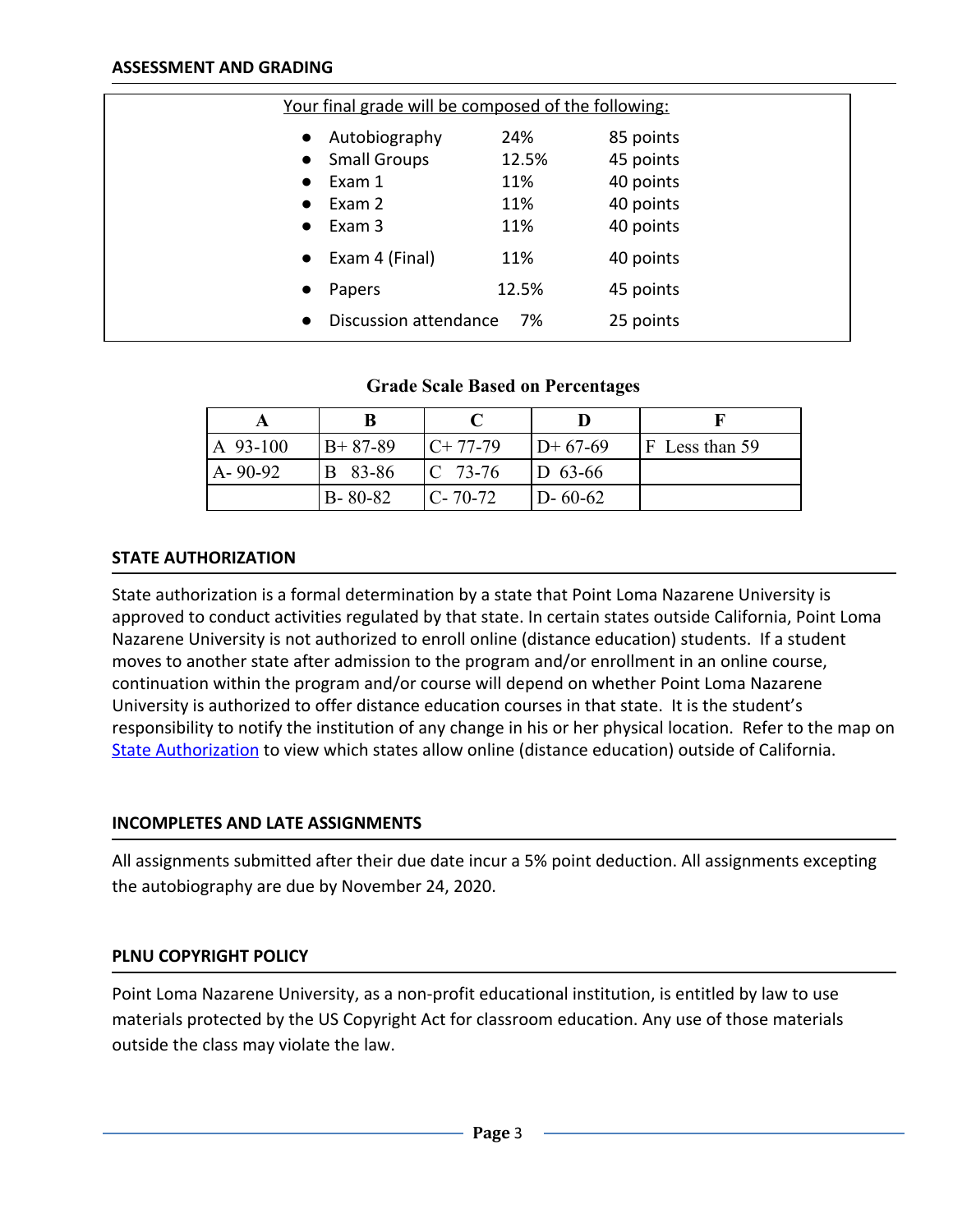### **PLNU ACADEMIC HONESTY POLICY**

Students should demonstrate academic honesty by doing original work and by giving appropriate credit to the ideas of others. Academic dishonesty is the act of presenting information, ideas, and/or concepts as one's own when in reality they are the results of another person's creativity and effort. A faculty member who believes a situation involving academic dishonesty has been detected may assign a failing grade for that assignment or examination, or, depending on the seriousness of the offense, for the course. Faculty should follow and students may appeal using the procedure in the university Catalog. See [Academic Policies](http://catalog.pointloma.edu/content.php?catoid=18&navoid=1278) for definitions of kinds of academic dishonesty and for further policy information.

## **PLNU ACADEMIC ACCOMMODATIONS POLICY**

While all students are expected to meet the minimum standards for completion of this course as established by the instructor, students with disabilities may require academic adjustments, modifications or auxiliary aids/services. At Point Loma Nazarene University (PLNU), these students are requested to register with the Disability Resource Center (DRC), located in the Bond Academic Center. ([DRC@pointloma.edu](mailto:DRC@pointloma.edu) or 619-849-2486). The DRC's policies and procedures for assisting such students in the development of an appropriate academic adjustment plan (AP) allows PLNU to comply with Section 504 of the Rehabilitation Act and the Americans with Disabilities Act. Section 504 (a) prohibits discrimination against students with special needs and guarantees all qualified students equal access to and benefits of PLNU programs and activities. After the student files the required documentation, the DRC, in conjunction with the student, will develop an AP to meet that student's specific learning needs. The DRC will thereafter email the student's AP to all faculty who teach courses in which the student is enrolled each semester. The AP must be implemented in all such courses.

If students do not wish to avail themselves of some or all of the elements of their AP in a particular course, it is the responsibility of those students to notify their professor in that course. PLNU highly recommends that DRC students speak with their professors during the first two weeks of each semester about the applicability of their AP in that particular course and/or if they do not desire to take advantage of some or all of the elements of their AP in that course.

### **PLNU ATTENDANCE AND PARTICIPATION POLICY**

Regular and punctual attendance at all **synchronous** class sessions is considered essential to optimum academic achievement. If the student is absent for more than 10 percent of class sessions (virtual or face-to-face), the faculty member will issue a written warning of de-enrollment. If the absences exceed 20 percent, the student may be de-enrolled without notice until the university drop date or, after that date, receive the appropriate grade for their work and participation. In some courses, a portion of the credit hour content will be delivered **asynchronously** and attendance will be determined by submitting the assignments by the posted due dates. See **Academic Policies** in the Undergraduate Academic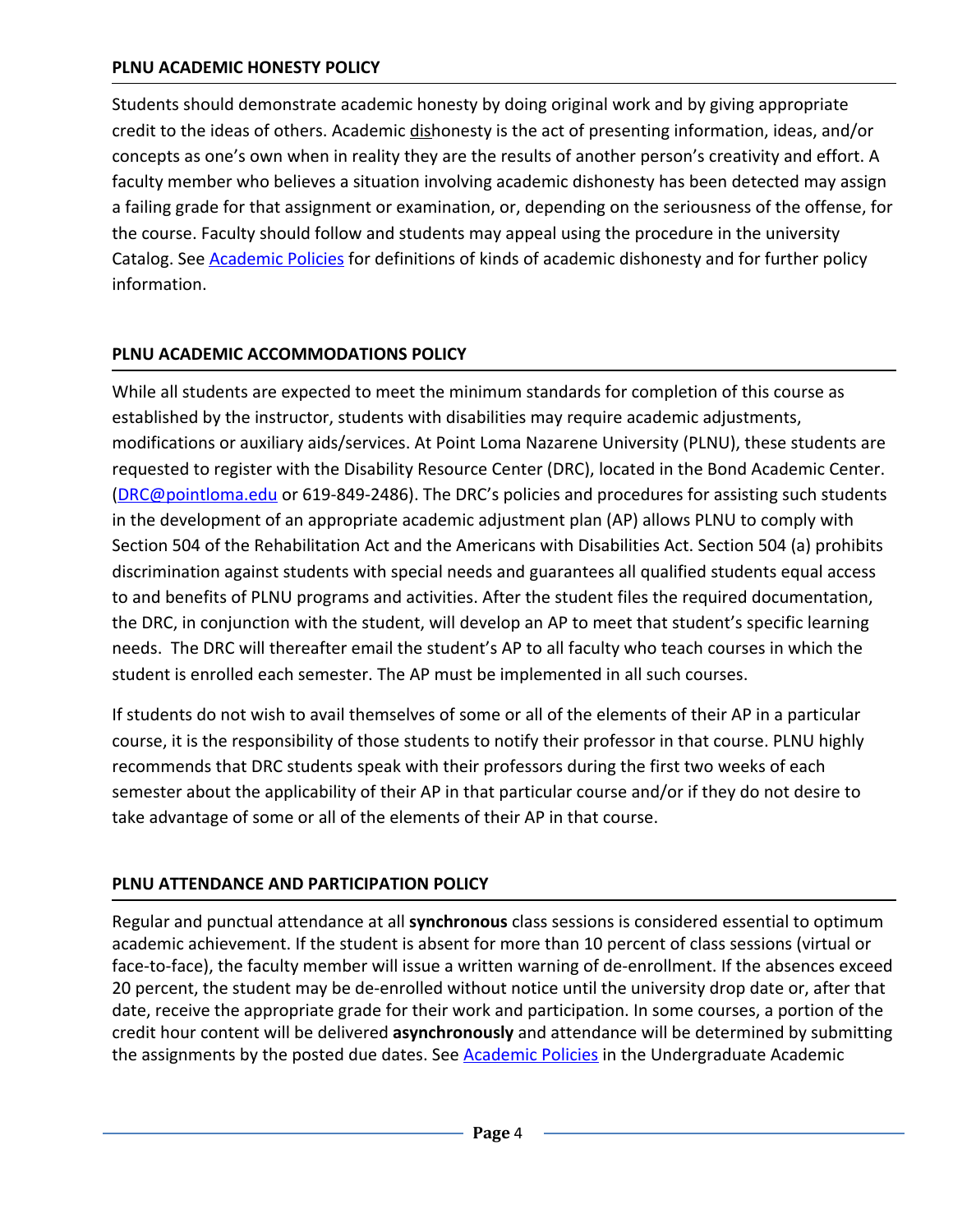Catalog. If absences exceed these limits but are due to university excused health issues, an exception will be granted.

# **Asynchronous Attendance/Participation Definition**

A day of attendance in asynchronous content is determined as contributing a substantive note, assignment, discussion, or submission by the posted due date. Failure to meet these standards will result in an absence for that day. Instructors will determine how many asynchronous attendance days are required each week.

### **SPIRITUAL CARE**

Please be aware PLNU strives to be a place where you grow as whole persons. To this end, we provide resources for our students to encounter God and grow in their Christian faith.

 If students have questions, a desire to meet with the chaplain or have prayer requests you can contact the [Office of Spiritual Development](https://www.pointloma.edu/offices/spiritual-development) 

## **USE OF TECHNOLOGY**

In order to be successful in the online environment, you'll need to meet the minimum technology and system requirements; please refer to the *[Technology and System Requirements](https://help.pointloma.edu/TDClient/1808/Portal/KB/ArticleDet?ID=108349)* information. Additionally, students are required to have headphone speakers compatible with their computer available to use. If a student is in need of technological resources please contact [student-tech-request@pointloma.edu](mailto:student-tech-request@pointloma.edu).

Problems with technology do not relieve you of the responsibility of participating, turning in your assignments, or completing your class work.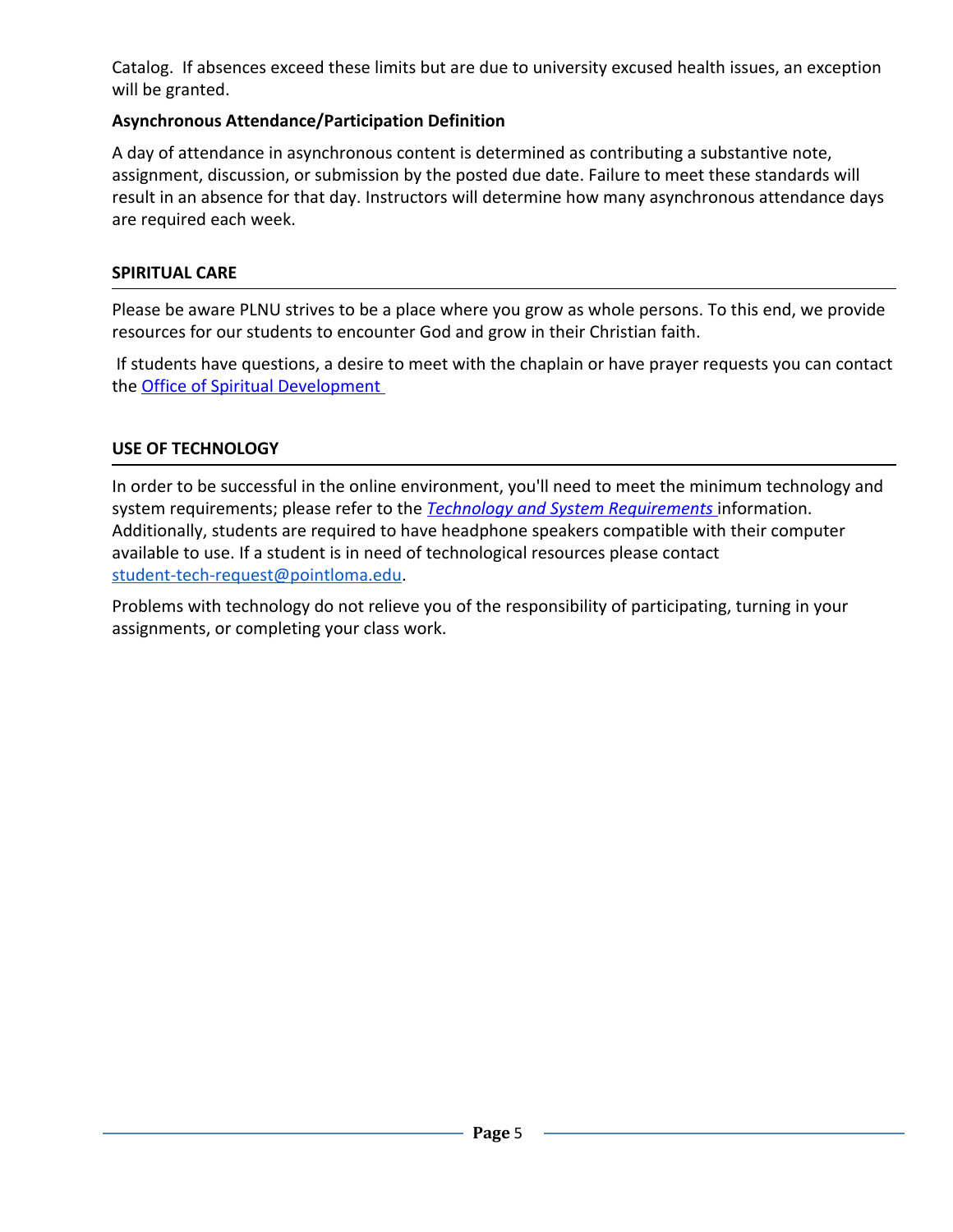#### **COURSE SCHEDULE AND ASSIGNMENTS**

| <b>SECTION</b>        | <b>DATE</b><br><b>PRESENTED</b> | <b>CLASS CONTENT OR ASSIGNMENT</b>       | <b>ASSIGNMENT</b><br><b>DUE DATE</b> |
|-----------------------|---------------------------------|------------------------------------------|--------------------------------------|
|                       |                                 | Syllabus & course overview               |                                      |
| World View<br>8/18/20 |                                 | Watch course intro online                |                                      |
|                       |                                 | Zoom 9-9:25                              |                                      |
|                       |                                 | Peck: pp. 185-208                        |                                      |
|                       | 8/20/20                         | Watch lecture online                     |                                      |
|                       |                                 | Zoom to class 9-9:25                     |                                      |
|                       |                                 | Read Internal Family Systems - on Canvas |                                      |
|                       | 8/25/20                         | Watch lecture online                     |                                      |
|                       |                                 | Zoom to class 9-9:25                     |                                      |
|                       |                                 | Read Enneagram introduction - on Canvas  |                                      |
|                       | 8/27/20                         | Watch lecture online                     |                                      |
|                       |                                 | Zoom to class 9-9:25                     |                                      |
|                       |                                 | Read Enneagram Institute - on Canvas     |                                      |
|                       | 9/1/20                          | Watch lecture online                     |                                      |
|                       |                                 | Zoom to class 9-9:25                     |                                      |
|                       |                                 | Peck: pp. 208-225                        |                                      |
|                       | 9/3/20                          | Watch lecture online                     |                                      |
|                       | Zoom to class 9-9:25            |                                          |                                      |
|                       |                                 | Peck: pp. 225-232                        |                                      |
|                       | 9/8/20                          | Watch lecture online                     | Paper #1                             |
|                       | Zoom to class 9-9:25            |                                          |                                      |
|                       | 9/10/20                         | Exam 1 online 8:30-9:25am - Honorlock    |                                      |
|                       |                                 |                                          |                                      |
|                       |                                 | Peck: pp. 11-32                          |                                      |
| Discipline            | 9/15/20                         | Watch lecture online                     |                                      |
|                       |                                 | Zoom to class 9-9:25                     |                                      |
|                       |                                 | Peck: pp. 32-50                          |                                      |
| 9/17/20               |                                 | Watch lecture online                     |                                      |
|                       |                                 | Zoom to class 9-9:25                     |                                      |
|                       |                                 | Peck: pp. 51-69                          |                                      |
|                       | 9/22/20                         | Watch lecture online                     |                                      |
|                       |                                 | Zoom to class 9-9:25                     |                                      |
|                       |                                 | Peck: pp. 69-77                          |                                      |
| 9/24/20               |                                 | Watch lecture online                     |                                      |
|                       |                                 | Zoom to class 9-9:25                     |                                      |
|                       | 9/29/20                         | No class meeting - watch Dead Poets      |                                      |
|                       |                                 | Society movie on your own time           |                                      |
|                       |                                 | Dead Poets Society class discussion      |                                      |
|                       | 10/1/20                         | Watch lecture online                     |                                      |
|                       |                                 | Zoom to class 9-9:25                     |                                      |
|                       | 10/6/20                         | No class                                 | Paper #2                             |